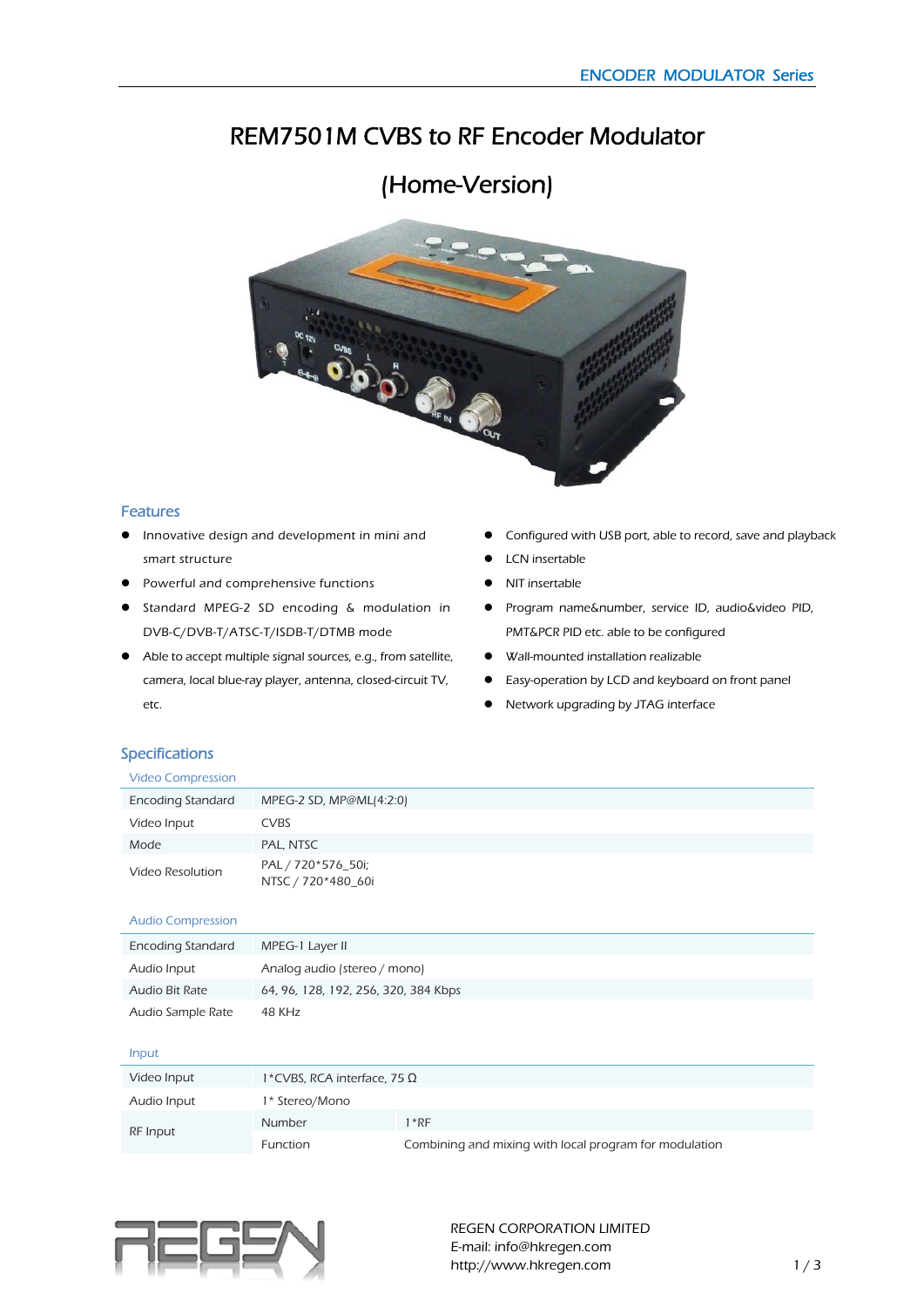|                    | Standard               | J.83A, J.83B, J.83C                                              |
|--------------------|------------------------|------------------------------------------------------------------|
|                    | Constellation &        | (J.83A) 16, 32, 64, 128, 256 QAM / 8M;                           |
|                    | Bandwidth              | (J.83B) 64, 256 QAM / 6M;                                        |
|                    | Frequency Range        | (J.83C) 64, 256 QAM / 6M<br>$30 \sim 960$ MHz, by 1 KHz stepping |
| DVB-C Mode         | <b>MER</b>             | $\geq$ 43 dB                                                     |
|                    | Output Level           | $-16$ ~ -36 dBm(71~91 dbµV), by 1 dB stepping                    |
|                    |                        | $(J.83A)$ 5 ~ 7 MSymbol/s;                                       |
|                    | Symbol Rate            | (J.83B) fixed;<br>(J.83C) fixed                                  |
|                    | Out-of-Band Rejection  | 55 dB                                                            |
|                    | Standard               | DVB-T (EN300 744, EN304 744, COFDM)                              |
|                    | Constellation          | QPSK, 16QAM, 64QAM                                               |
|                    | <b>Bandwidth</b>       | 6M, 7M, 8M                                                       |
| DVB-T Mode         | <b>FFT</b>             | 2K                                                               |
|                    | Guard Interval         | $1/32$ , $1/16$ , $1/8$ , $1/4$                                  |
|                    | <b>MER</b>             | $\geq$ 42 dB                                                     |
|                    | <b>Frequency Range</b> | 30 ~ 960 MHz, in 1 KHz stepping                                  |
|                    | Output Level           | $-16 \sim -36$ dBm $(71 \sim 91$ dbµV), by 1 dB stepping         |
|                    | Standard               | ATSC A/53                                                        |
|                    | Constellation          | 8VSB                                                             |
| <b>ATSC Mode</b>   | Frequency Range        | 30 ~ 960 MHz, in 1 KHz stepping                                  |
|                    | Output Level           | $-16 \sim -36$ dBm $(71 \sim 91$ dbµV), by 1 dB stepping         |
|                    | <b>MER</b>             | ≥42 dB                                                           |
|                    | Standard               | ARIB STD-B31                                                     |
|                    | Constellation          | DOPSK, OPSK, 16QAM, 64QAM                                        |
|                    | <b>Bandwidth</b>       | 6M                                                               |
|                    | Frequency Range        | $30 \sim 960$ MHz, by 1 KHz stepping                             |
| <b>ISDB-T Mode</b> | Output Level           | $-16 \sim -36$ dBm(71~91 dbµV), by 1 dB stepping                 |
|                    | <b>MER</b>             | $\geq$ 42 dB                                                     |
|                    | Outer Coding           | RS (204, 188)                                                    |
|                    | Guard Interval         | $1/32$ , $1/16$ , $1/8$ , $1/4$                                  |
|                    | Convolutional Coding   | 1/2, 2/3, 3/4, 5/6, 7/8                                          |
|                    | <b>FFT</b>             | 2K, 4K                                                           |
|                    | Standard               | GB20600-2006                                                     |
|                    | Constellation          | 4QAM-NR, 4QA,M, 16QAM, 32QAM, 64QAM                              |
|                    | Frequency Range        | $30 \sim 960$ MHz, by 1 KHz stepping                             |
| DTMB Mode          | Output Level           | $-16 \sim -36$ dBm $(71 \sim 91$ dbµV), by 1 dB stepping         |
|                    | <b>FEC</b>             | 0.4, 0.6, 0.8                                                    |
|                    | Frame Mode             | 420, 595, 945, 420, 945 VAR                                      |
|                    | Interleaving           | 240, 720                                                         |
|                    | MER                    | ≥42 dB                                                           |
| Output             |                        |                                                                  |
|                    | Number                 | $1*RF$                                                           |
| RF Output          |                        |                                                                  |

Modulation



Connector Type 75Ω, F interface

REGEN CORPORATION LIMITED E-mail: info@hkregen.com http://www.hkregen.com 2 / 3